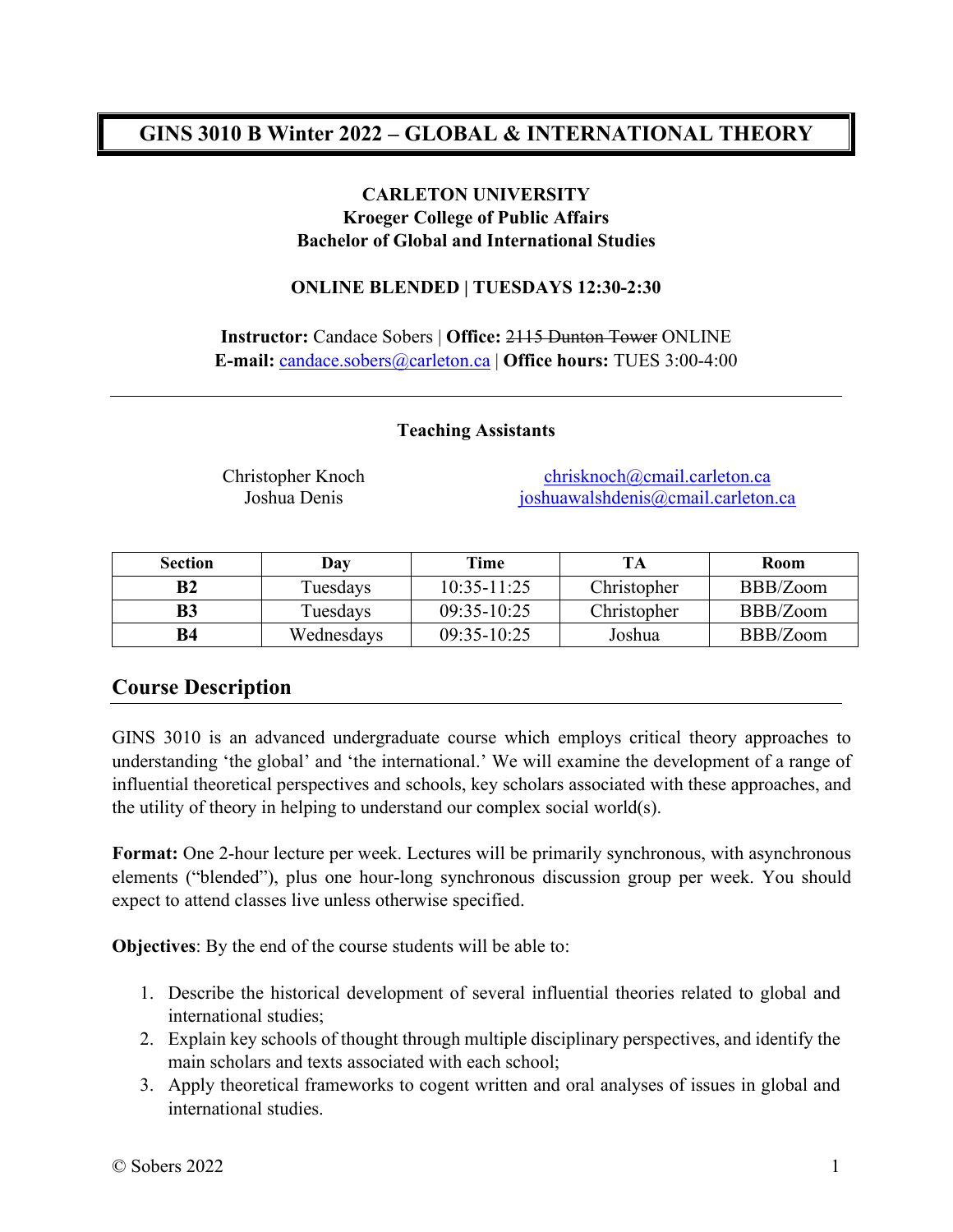## **IMPORTANT INFORMATION for WINTER 2022**

- To complete this course you will need: access to a computer with word processing capabilities and a microphone, access to the internet (specifically: ability to stream, video chat, download, and upload), headphones, and, ideally, a quiet place to work.
- If you have difficulties meeting the technological requirements or if you have accessibility needs related to the requirements please inform Prof. Sobers as soon as possible.
- Only Carleton emails are acceptable for all communications. No personal accounts please.

## **Selected Texts**

Textbooks are available as electronic books (eBooks) or in hardcopy. eBooks can be purchased from the publisher's website (Note: eBook providers may require an account or free third-party software) or from major online retailers. Hardcopies can be purchased from major online retailers. A limited number will be available at the Carleton University Bookstore. **It is strongly recommended that you purchase the online versions of the texts.** 

- Matthews, EG. and Callaway, RL. 2019. Second Edition. International Relations Theory: A Primer. New York: Oxford University Press.
- Additional readings will be posted on the course website or available though ARES.

You are responsible for checking the course website regularly and reading, watching, and/or listening to all material listed for each week. Occasionally, I will post articles or links that are course-related and informative. For the intellectually adventurous I will happily provide more challenging readings – just ask.

## **Assignments, Evaluation, and Grading**

- **(I) Participation and Discussion Leading (20%) -** *ongoing*
- Attendance is expected and will be taken in lecture and in discussion groups (tutorials). The participation grade will reflect the extent to which students *contribute* **to class discussions in an** *informed and critical* **manner**. Participants are expected to join the meeting each week having completed the readings, prepared to lead the discussion or give a short presentation, and equipped to discuss the material.
- Absences and weak and/or limited participation will result in a diminished final grade. Due to the nature of this course there are no 'make-up' opportunities for lost participation marks. you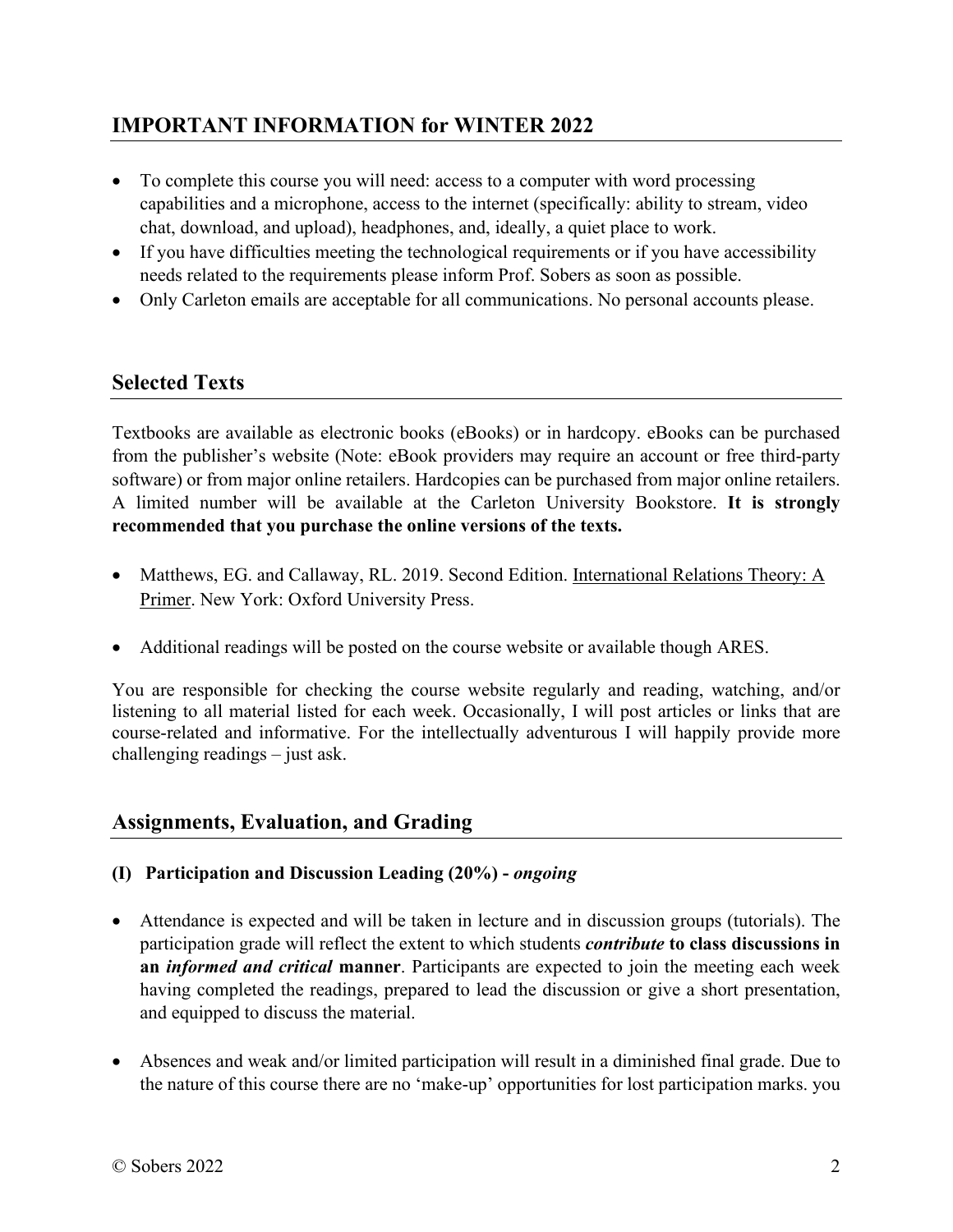are unavoidably prevented from attending your discussion group, please let the TA know as soon as possible (note: official documentation will be required).

#### **(II) Online Tests x 2 @ 20% each (40% total)**

- Test  $#1$  answers due by Friday, February 18<sup>th</sup> at 5:00 pm
- Test  $#2$  answers due by Friday, March  $25<sup>th</sup>$  at  $5:00$  pm
- The tests will address the theoretical perspectives, readings, and lecture material covered in the course up to the test date.
- If you require accommodations from the PMC please notify me as soon as possible.

#### **(III) From Theory to Action: Engagement Paper/Project\* (40% total) Proposal and outline due by Friday, March 18th at 5:00 pm (5%) Final paper due Thursday, April 14th at 5:00 pm (35%)**

*How can critical theories be used to address and/or analyze current events? Can they help us make sense of our global world? Can they be mobilized to produce change?* 

 Utilizing a theoretical perspective presented in weeks 2-12, students will analyze a recent current issue and/or event, and will either prepare a critical analytical paper or propose an engagement or activist project to address this issue.

**Grading:** Final standing in courses will be shown by alphabetical grades. The system of grades used, with corresponding grade points is:

| Percentage |    | Letter grade   12-point scale | Percentage |    | Letter grade   12-point scale |
|------------|----|-------------------------------|------------|----|-------------------------------|
| 90-100     |    |                               | 67-69      |    |                               |
| 85-89      |    |                               | 63-66      |    |                               |
| 80-84      |    |                               | 60-62      | С- |                               |
| 77-79      | B+ |                               | 57-59      | D+ |                               |
| $73 - 76$  |    |                               | 53-56      |    |                               |
| 70-72      |    |                               | 50-52      |    |                               |

**Approval of final grades:** Standing in a course is determined by the Course Instructor subject to the approval of the Faculty Dean. This means that grades submitted by an Instructor may be subject to revision. No grades are final until they have been approved by the Dean.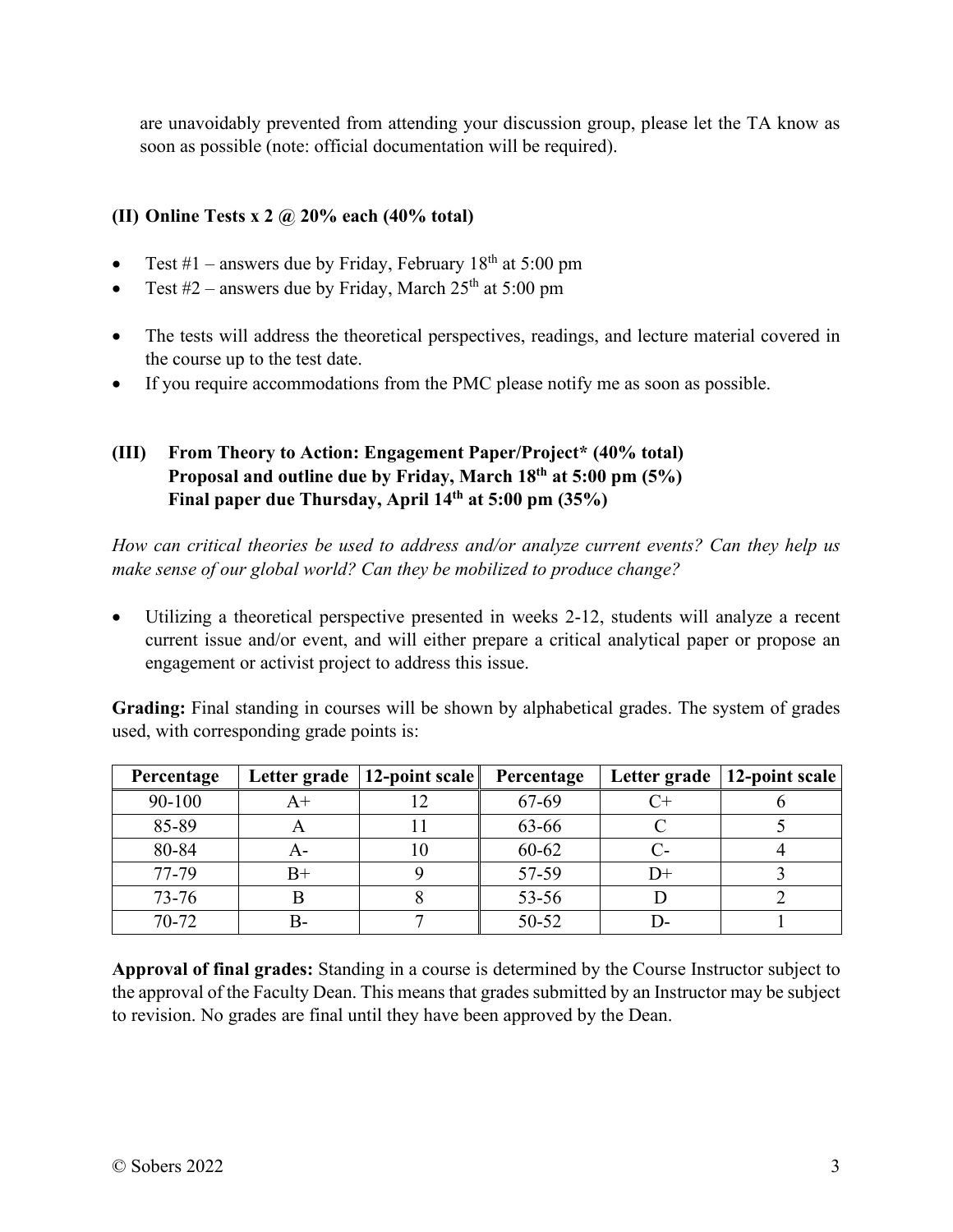**Always keep a copy of all essays, term papers, written assignments, or take-home tests submitted in your courses. You can be asked to re-submit work for evaluation.** 

- **Submission of Term Work:** Upload assignments to Brightspace. No hardcopies will be accepted. All assignments are due by 5:00 pm.
- **Late penalties:** Late assignments will receive a -5% deduction for the first day, -5%/day thereafter, weekends count as one day. **If the assignment portal has closed the assignment will no longer be accepted, barring illness.**
- **Policy on Extensions:** Students are not entitled to extensions on assignments. Extensions are granted solely at the discretion of the Instructor. While medical notes, appeals from the Registrar, etc., may be considered, please note that extensions are not guaranteed. **No extensions will be granted within 24 hours of the assignment due date, barring illness.**

#### **Academic Accommodations**

- **Learning difficulties and/or impairments:** The [Paul Menton Centre for Students with](https://carleton.ca/pmc/)  [Disabilities](https://carleton.ca/pmc/) (PMC) provides services to students with Learning Disabilities (LD), psychiatric/mental health disabilities, Attention Deficit Hyperactivity Disorder (ADHD), Autism Spectrum Disorders (ASD), chronic medical conditions, and impairments in mobility, hearing, and vision. If you have a disability requiring academic accommodations in this course, please contact the PMC at  $613-520-6608$  or  $pmc@carleton.ca$  for a formal evaluation. If you are already registered with the PMC, contact your PMC coordinator to send me your Letter of Accommodation at the beginning of the term, and no later than two weeks before the first in-class scheduled test or exam requiring accommodation (if applicable). After requesting accommodation from PMC, meet with me to ensure accommodation arrangements are made. Please consult the PMC website for the deadline to request accommodations for the formallyscheduled exam (if applicable).
- **Religious observance**: Students requesting accommodation for religious observances should apply in writing to their instructor for alternate dates and/or means of satisfying academic requirements. Such requests should be made during the first two weeks of class, or as soon as possible after the need for accommodation is known to exist, but no later than two weeks before the compulsory academic event. Accommodation is to be worked out directly and on an individual basis between the student and the instructor(s) involved. Instructors will make accommodations in a way that avoids academic disadvantage to the student. Instructors and students may contact an [Equity Services Advisor](http://carleton.ca/equity/) for assistance [\(www.carleton.ca/equity\)](http://www.carleton.ca/equity).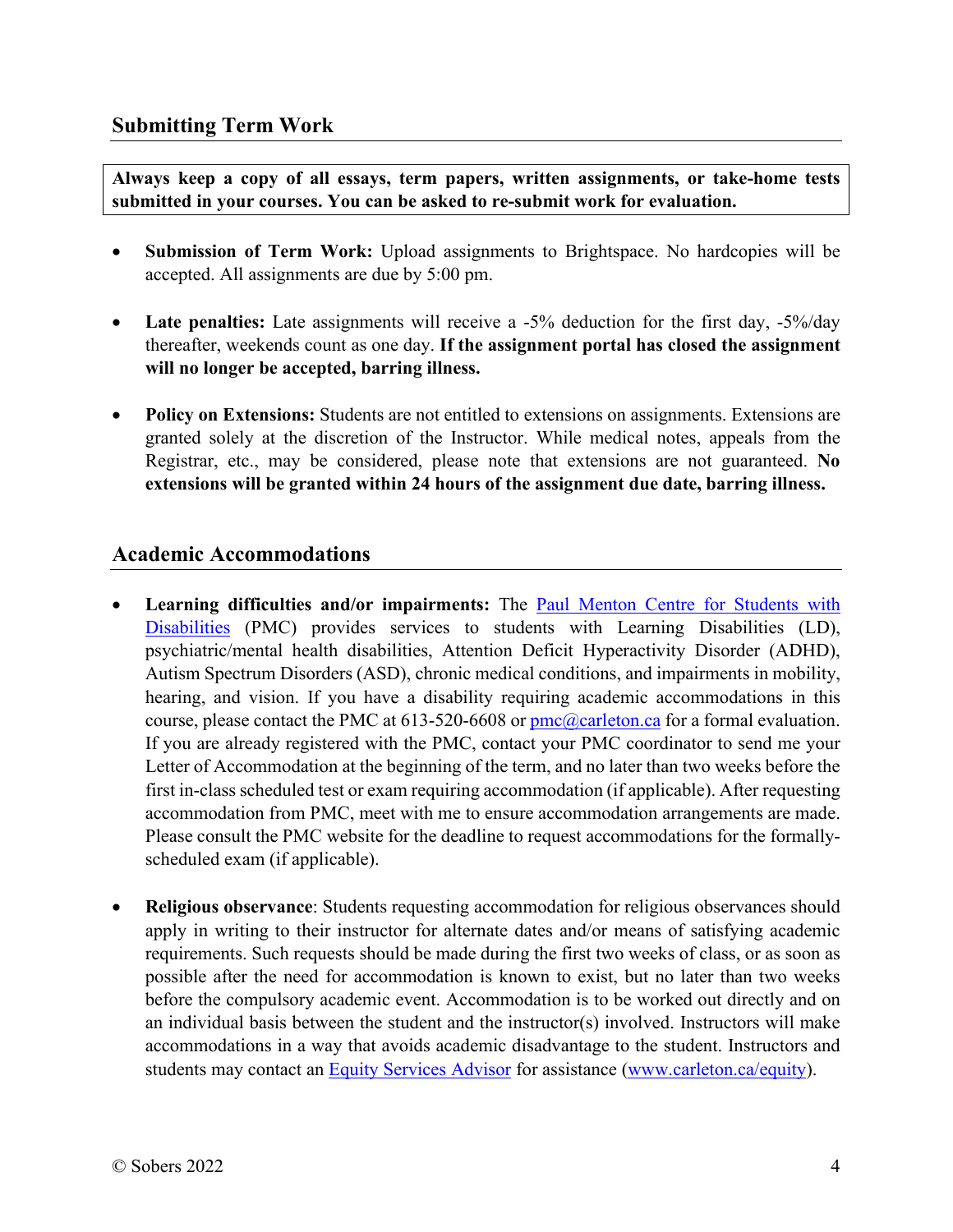**Pregnancy:** Pregnant students requiring academic accommodations are encouraged to contact an [Equity Services Advisor](http://carleton.ca/equity/) in Equity Services to complete a Letter of Accommodation. Then, make an appointment to discuss your needs with the instructor at least two weeks prior to the first academic event in which it is anticipated the accommodation will be Selected.

#### **Academic Integrity**

- The University Senate defines plagiarism as "presenting, whether intentional or not, the ideas, expression of ideas or work of others as one's own." This can include:
	- o reproducing or paraphrasing portions of someone else's published or unpublished material, regardless of the source, and presenting these as one's own without proper citation or reference to the original source;
	- o submitting a take-home examination, essay, laboratory report or other assignment written, in whole or in part, by someone else;
	- o using ideas or direct, verbatim quotations, or paraphrased material, concepts, or ideas without appropriate acknowledgment in any academic assignment;
	- o using another's data or research findings;
	- o failing to acknowledge sources through the use of proper citations when using another's works and/or failing to use quotation marks;
	- o handing in "substantially the same piece of work for academic credit more than once without prior written permission of the course instructor in which the submission occurs."
- Plagiarism is a serious offence which cannot be resolved directly with the course's instructor. The Associate Deans of the Faculty conduct a rigorous investigation, including an interview with the student, when an instructor suspects a piece of work has been plagiarized. Penalties are not trivial. They may include a mark of zero for the plagiarized work or a final grade of "F" for the course.

## **Intellectual Property**

 Student or professor materials created for this course (including presentations and posted notes, labs, case studies, assignments and exams) remain the intellectual property of the author(s). They are intended for personal use and may not be reproduced or redistributed without prior written consent of the author(s). I maintain the copyright to all course materials; they may not be posted, uploaded, transferred, or sold without my express written consent in advance.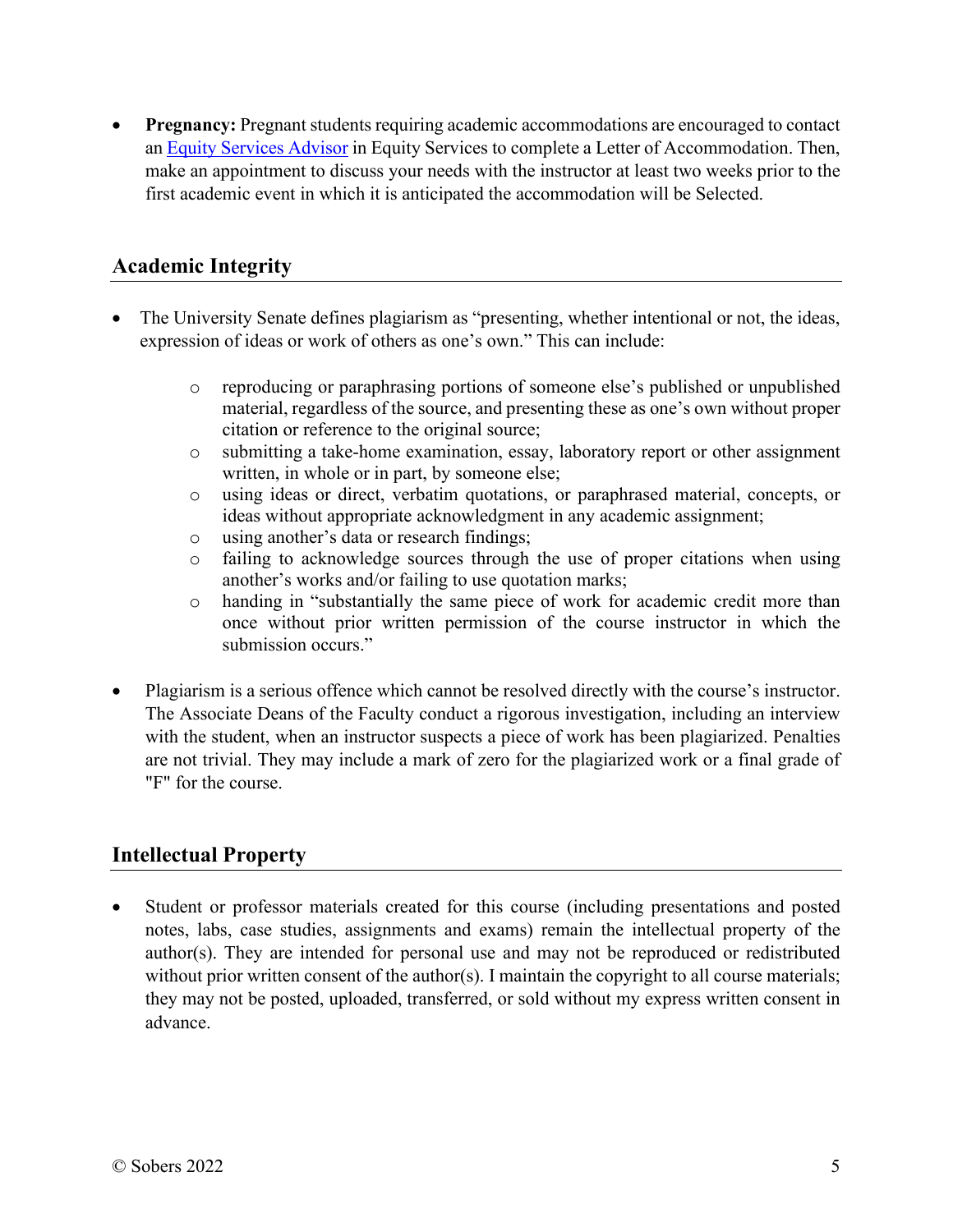## **Course Communications**

 All email communication to students from BGInS will be via official Carleton university email accounts and/or Brightspace. As important course and University information is distributed this way, it is the student's responsibility to monitor their Carleton account and the Brightspace site. Please note that "I didn't check my email" will never be a valid excuse. A respectful tone is expected in all e-communication. Students can generally expect an e-mail response within 48 hours, weekends and holidays excepted.

#### **Medical Certificates & Illness**

- In the unfortunate case of illness or injury, students are advised to complete this Self-Declaration form to request deferrals for any missed coursework due to the COVID-19 situation. Requests dealing with midterm exams, assignments or other term work should be sent to your instructor. Requests dealing with final exams should be sent to the Registrar's Office with a deferral application (carleton.ca/registrar/specialrequests/deferral).
- Note that in signing the Self-Declaration form students "acknowledge that providing false or misleading information in order to avoid or delay the submission of work or to avoid an exam is a violation of section VI.4 of the Academic Integrity Policy and a formal Academic Integrity investigation will be launched," and that "deferring the course components listed above may result in a negative impact to my academic performance. I will consult with an academic advisor as needed and be sure that I am aware of the academic withdrawal deadline and, as always, assess my continuation in my courses before that deadline."

## **Course Conduct**

- In this course informed and critical discussion of complex and contentious issues is the central component of the learning experience. Thus, all participants are expected to arrive on-time, prepared to conduct themselves with decorum and civility, and to actively contribute to an atmosphere of scholarly inquiry and mutual respect. While spirited discussion and disagreement are encouraged, rudeness, combativeness, and disruption are not.
- Please refrain from conducting non-course-related activities during class time (i.e., social media, chats, games, constant texting, and the like). Electronic and/or digital devices (including mobile devices) which impede or hamper the class discussion will not be tolerated. Unacceptable conduct includes, but is not limited to, discrimination or harassment, threatening, stalking, and unwelcome communication either in person or through electronic or other means. I reserve the right to remove disruptive elements (including devices and persons) from the (online) classroom.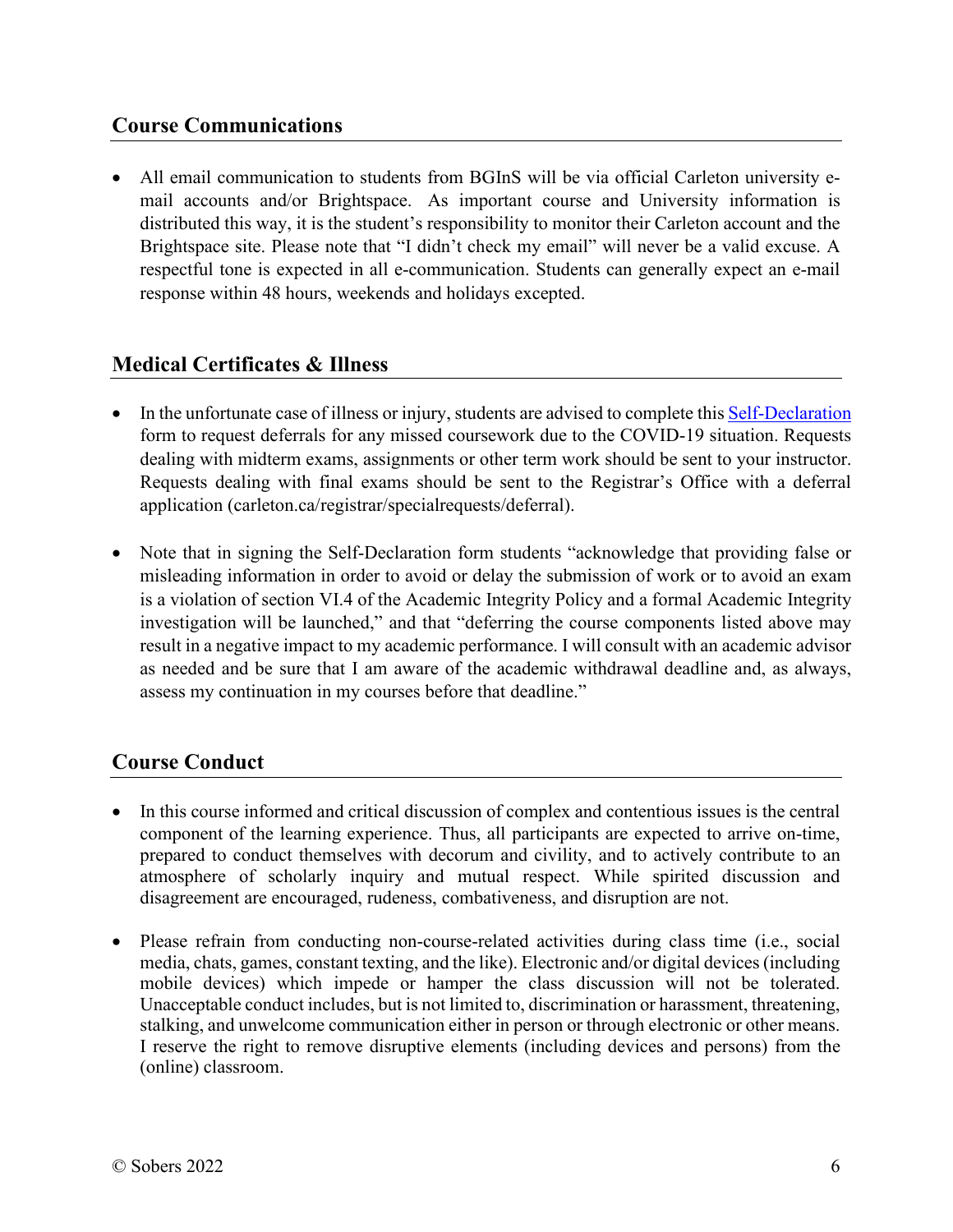## **GINS 3010 B Course Schedule**

*\*\*NB: Weekly readings will be taken from this list. List is subject to change. Readings with asterisks are where you should begin\*\** 

## **Week 1** (January 11) **Introduction**

#### **Selected readings:**

- \*Matthews, EG., Callaway, RL., eds. 2017. "Introduction" in International Relations Theory: A Primer. New York: Oxford University Press, pp.1-28.
- **Rosow, SJ**. 2003. "Toward an Anti-disciplinary Global Studies." International Studies Perspectives 4(1): 1-14.
- **Riley, D**. 2007. "The Paradox of Positivism." Social Science History 31(1): 115-126.
- **\*Neumann, Iver B**. 2014. "International Relations as a Social Science." Millennium: Journal of International Studies 43(1): 330–350.

## **Week 2** (January 18) **Core Concepts** *Discussion Groups Begin*

#### **Selected readings:**

- **\*Buzan, B.** 2004. From International to World Society? English School Theory and the Social Structure of Globalisation, Cambridge University Press, pp. 161-204. [http://eprints.lse.ac.uk/12671/1/The\\_primary\\_institutions\\_of\\_international\\_society\\_\(LSERO\)](http://eprints.lse.ac.uk/12671/1/The_primary_institutions_of_international_society_(LSERO).doc.pdf) [.doc.pdf](http://eprints.lse.ac.uk/12671/1/The_primary_institutions_of_international_society_(LSERO).doc.pdf)
- **\*Schmidt, B**. 2002. "Anarchy, World Politics and the Birth of a Discipline," International Relations 16(1): 9-31.
- **\*de Carvalho, B., Leira, H, Hobson, JM.** 2011. "The Big Bangs of IR: The Myths That Your Teachers Still Tell You about 1648 and 1919." Millennium: Journal of International Studies 39(3): 735–758.
- **Bartleson, J**. 2000. "Three concepts of globalization." International Sociology 15(2): 180-96.
- Scholte, JA. 2008. "Defining Globalisation." The World Economy, 31(11), 1471-1502.

## **Week 3** (January 24) **Realism and Liberalism Redux**

#### **Selected readings:**

- **\*Matthews, EG., Callaway, RL.,** eds. 2017. "Realism" in International Relations Theory: A Primer. London: Oxford University Press. pp. 30-71.
- **\*Matthews, EG., Callaway RL**., eds. 2017. "Liberalism" in International Relations Theory: A Primer. London: Oxford University Press. pp. 73-120.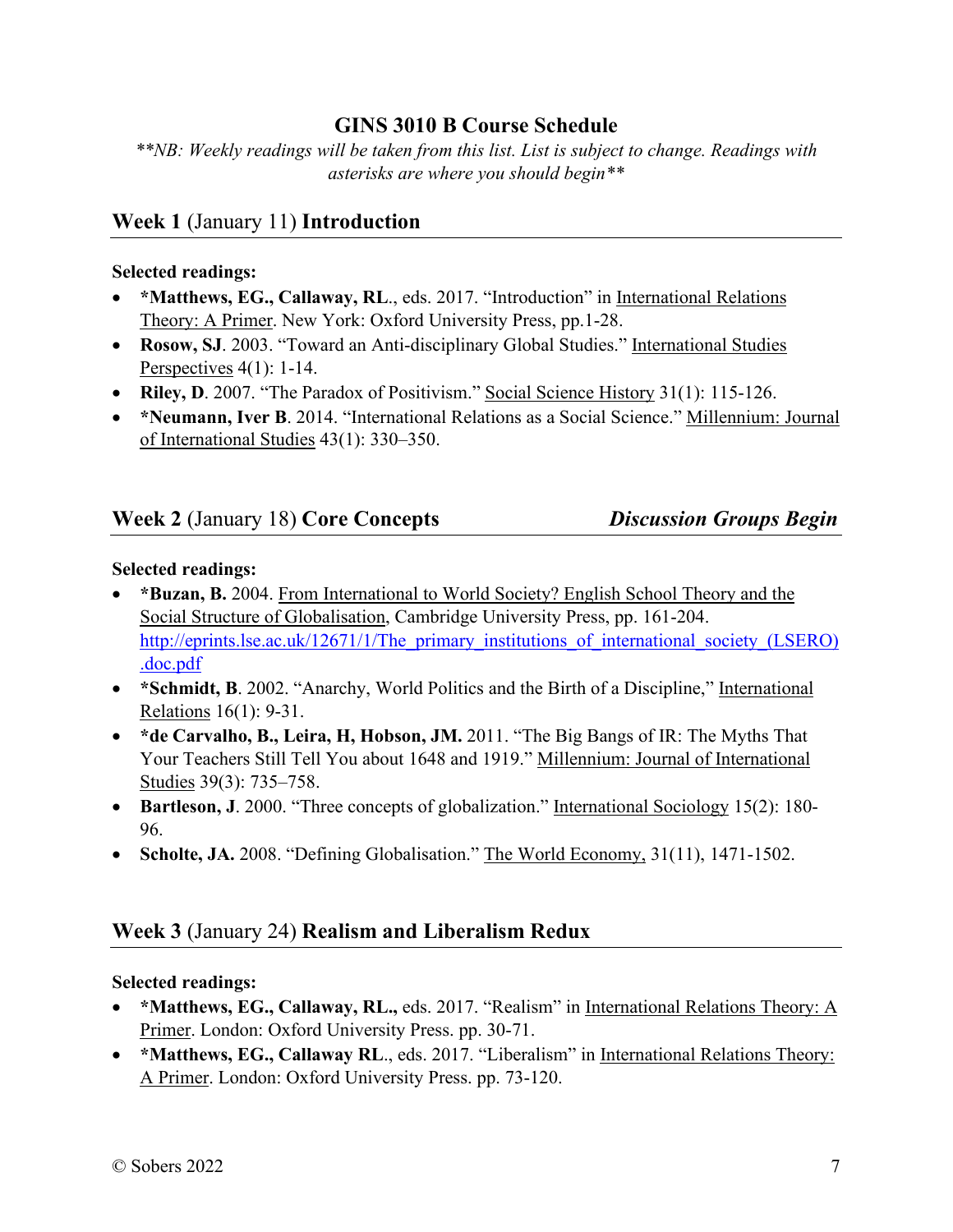- **Doyle, M**. 2005. "Three Pillars of the Liberal Peace." The American Political Science Review 99(3): 463-466.
- **\*Morgenthau, H. 1978** [1948]. Excerpt from "Six Principles of Political Realism" in Politics Among Nations: The Struggle for Power and Peace [Online: [https://www.mtholyoke.edu/acad/intrel/morg6.htm\]](https://www.mtholyoke.edu/acad/intrel/morg6.htm)
- **Williams, M.** 2004 "Why Ideas Matter in IR: Morgenthau, Classical Realism, and the Moral Construction of Power Politics." International Organization 58(4): 633-665.
- **Moravcsik, A**. 1997. "Taking Preferences Seriously: A Liberal Theory of International Politics." International Organization 51(4): 513-53.

## **Week 4** (February 1) **Structural Approaches**

#### **Selected readings:**

- **\*Matthews, EG., Callaway RL.,** eds. 2017. "Economic Structuralism" in International Relations Theory: A Primer. London: Oxford University Press, pp. 123-165.
- **\*Harvey, D.** 2005. "Introduction" and "Chapter 1" in A Brief History of Neoliberalism. Oxford: Oxford University Press [Full text online via MacOdrum]
- **Lake, D.** 2007. "Escape from the State-of-Nature: Authority and Hierarchy in World Politics." International Security 32(1): 47-79
- **Frieden, JA**. 1991. "Invested Interests: the Politics of National Economic Policies in a World of Global Finance." International Organization 45(4): 425-451.

## **Week 5** (February 8) **Constructivism and Poststructuralism**

#### **Selected readings:**

- **\*Matthews, EG., Callaway RL.,** eds. 2017. "Constructivism" in International Relations Theory: A Primer. London: Oxford University Press. pp. 123-165.
- **\*Wendt, A.** 1992. "Anarchy is what States Make of it: The Social Construction of Power Politics." International Organization 46(2): 391-425.
- **Adler, E.** 1997. "Seizing the Middle Ground: Constructivism in World Politics." European Journal of International Relations 3(3): 319–363.
- **\*Finnemore, M, Sikkink, K**. 2001. "Taking Stock: The Constructivist Research Program in International Relations and Comparative Politics." Annual Review of Political Science 4: 391-416.
- **McMorrow, A.** 2018. "Introducing Poststructuralism in International Relations Theory." E-International Relations [Online: [https://www.e-ir.info/2018/02/13/introducing](https://www.e-ir.info/2018/02/13/introducing-poststructuralism-in-international-relations-theory/)[poststructuralism-in-international-relations-theory/\]](https://www.e-ir.info/2018/02/13/introducing-poststructuralism-in-international-relations-theory/)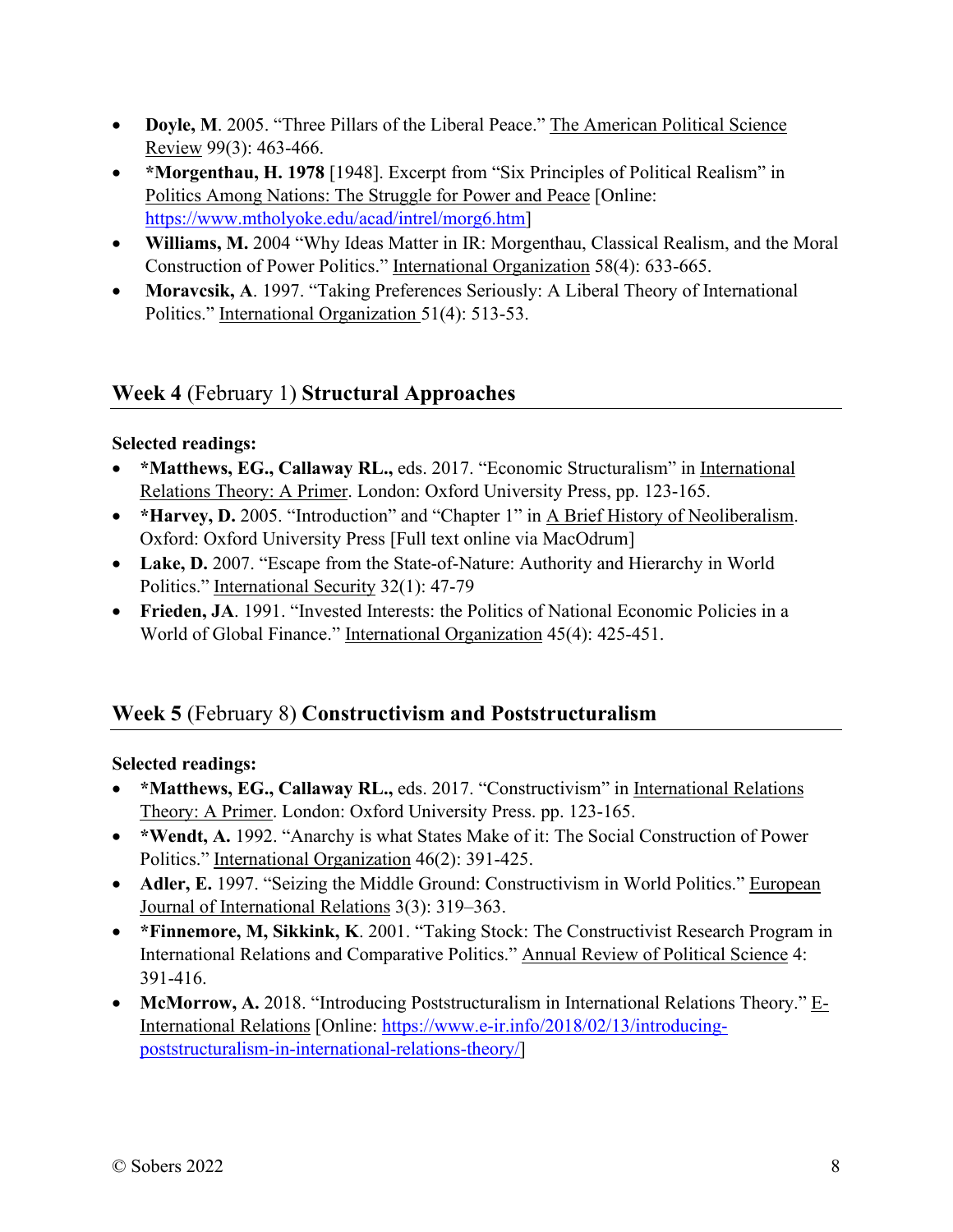#### **Selected readings:**

- **\*Illing, S.** "If you want to understand the age of Trump, read the Frankfurt School." January 27, 2019. Vox [Online]. [https://www.vox.com/conversations/2016/12/27/14038406/donald](https://www.vox.com/conversations/2016/12/27/14038406/donald-trump-frankfurt-school-brexit-critical-theory)[trump-frankfurt-school-brexit-critical-theory](https://www.vox.com/conversations/2016/12/27/14038406/donald-trump-frankfurt-school-brexit-critical-theory)
- **\*Gramsci, A**. [1970]. "Hegemony, Intellectuals, and the State." Cultural Theory and Popular Culture: A Reader, 3rd ed., edited by John Storley, Harlow, Pearson International Limited, 2006, pp. 85-91.
- **Althusser, L.** 1970. "Ideology and Ideological State Apparatus" in Critical Theory: A Reader for Literary and Cultural Studies. RD Parker, ed. New York: Oxford University Press, pp. 449-460.

<https://www.marxists.org/reference/archive/althusser/1970/ideology.htm>

- **\*Adorno, T. and Horkheimer, M**. 1944. "The Culture Industry: Enlightenment as Mass Deception." [https://www.marxists.org/reference/archive/adorno/1944/culture-industry.htm.](https://www.marxists.org/reference/archive/adorno/1944/culture-industry.htm)
- **Keller, D.** 2002. "Second Introduction." In One Dimensional Man by Herbert Marcuse. Routledge. [https://libcom.org/files/Marcuse,%20H%20-%20One-](https://libcom.org/files/Marcuse,%20H%20-%20One-Dimensional%20Man,%202nd%20edn.%20(Routledge,%202002).pdf)[Dimensional%20Man,%202nd%20edn.%20\(Routledge,%202002\).pdf](https://libcom.org/files/Marcuse,%20H%20-%20One-Dimensional%20Man,%202nd%20edn.%20(Routledge,%202002).pdf)

## **\*\*Test #1 Answers due by Friday, February 18th at 5:00 pm\*\***



**Winter Break – February 22-25 – No Classes** 

澲

## **Week 7** (March 1) **Critically-inflected Theories**

#### **Selected readings:**

- **Habermas, J.** 1981. "Modernity versus Postmodernity." New German Critique 8(22): 3-14.
- **\*Foucault, M.** 1975. "Panopticism" in Critical Theory: A Reader for Literary and Cultural Studies. RD Parker, ed. New York: Oxford University Press, pp. 493-508.
- **\*Spivak, GC.** 1983. "Can the Subaltern Speak?"
- \*Mambrol, N. 2020. "Analysis of Stuart Hall's Encoding/Decoding." <https://literariness.org/2020/11/07/analysis-of-stuart-halls-encoding-decoding/>
- **TBD**

## **Week 8** (March 8) **Feminist Approaches**

#### **Selected readings:**

 **\*Matthews, EG., Callaway, RL**. 2017. "Feminism" in International Relations Theory: A Primer. New York: Oxford University Press. pp. 210-252.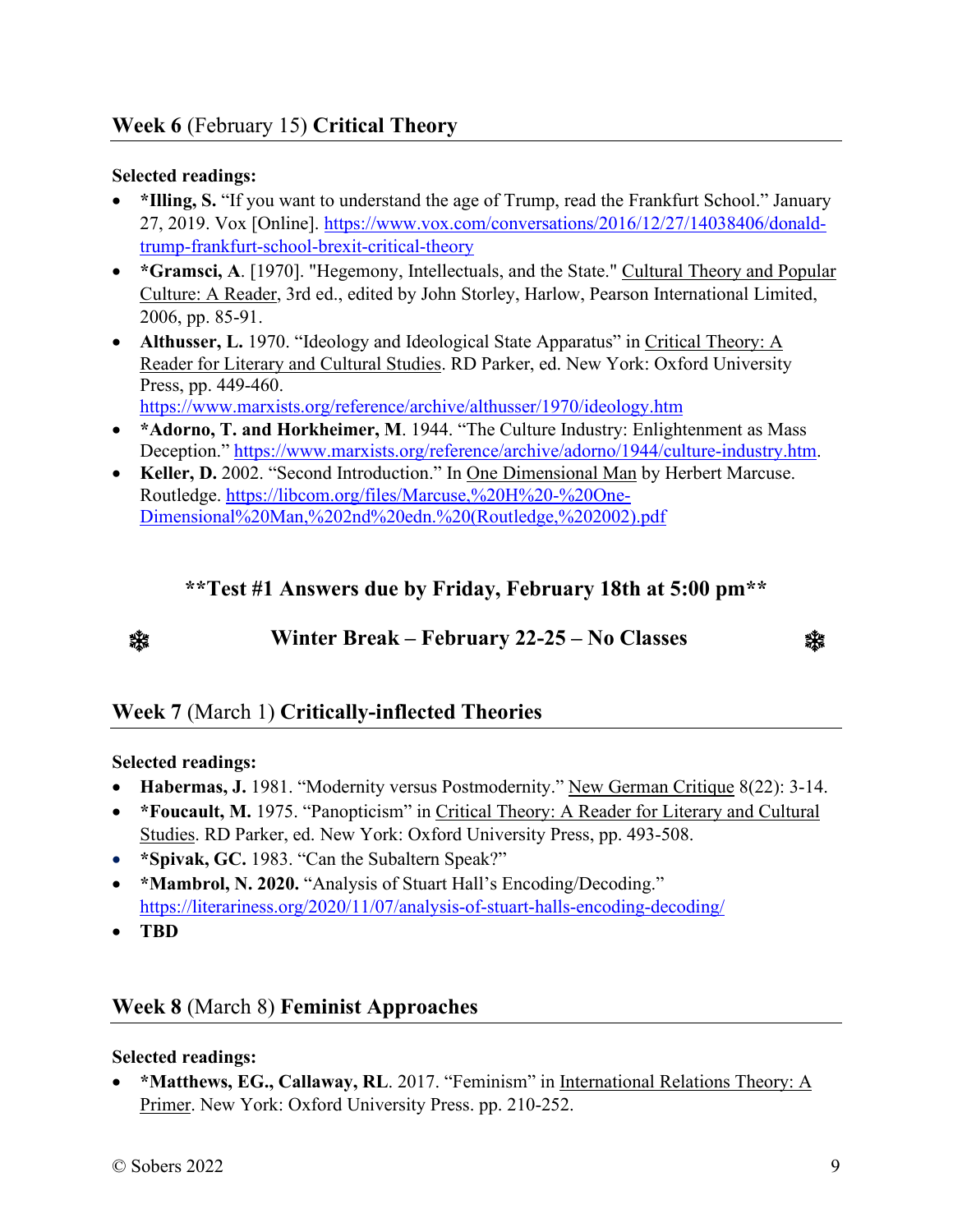- **\*Tickner, JA.** 2014 [1988]. "Hans Morgenthau's Principles of Political Realism: A Feminist Reformulation" in A Feminist Voyage through International Relations. New York: Oxford University Press [Full text online via MacOdrum]
- **\*Bedford, K., Rai, SM**. 2013. "Feminists theorize international political economy." E-International Relations [Online: [https://www.e-ir.info/2013/03/30/feminists-theorize](https://www.e-ir.info/2013/03/30/feminists-theorize-international-political-economy/)[international-political-economy/\]](https://www.e-ir.info/2013/03/30/feminists-theorize-international-political-economy/)
- **Moghadam, V.** 2002. 'Islamic Feminism and Its Discontents: Toward a Resolution of the Debate.' Signs 27(4): 1135-1171.
- **Enloe, C.** [http://www.broadagenda.com.au/home/patriarchy-is-bigger-than-donald-trump](http://www.broadagenda.com.au/home/patriarchy-is-bigger-than-donald-trump-plenary-by-cynthia-enloe/)[plenary-by-cynthia-enloe/](http://www.broadagenda.com.au/home/patriarchy-is-bigger-than-donald-trump-plenary-by-cynthia-enloe/)

# **Week 9** (March 15) **Coloniality and Decoloniality**

#### **Selected readings:**

- **Quijano, A**. 2007. "Coloniality and Modernity/Rationality." Cultural Studies 21(2): 168-78.
- \*Mignolo, WD. 2000. "The Geopolitics of Knowledge and the Colonial Difference." South Atlantic Quarterly 101(1): 57-96.
- **Hall, S.** 1992. "The West and the Rest: Discourse and Power" in Formations of Modernity. S. Hall and B. Gieben, eds. Cambridge: Polity Press/Open University.
- **\*Tuck, E., Yang, KW**. 2012. "Decolonization Is Not a Metaphor." Decolonization: Indigeneity, Education & Society 1(1): 1-40.
- TBA

# **Week 10** (March 22) **On Intersectionality**

- **\*Crenshaw, K**. 2016. "On Intersectionality." Keynote Address, Women of the World Festival.<https://www.youtube.com/watch?v=-DW4HLgYPlA>(30:46)
- **\*King, H.** 2017. "The Erasure of Indigenous Thought in Foreign Policy." Open Canada [Online: [https://www.opencanada.org/features/erasure-indigenous-thought-foreign-policy/\]](https://www.opencanada.org/features/erasure-indigenous-thought-foreign-policy/)
- **Corntassel, J. and Woons, M.** 2018. "Indigenous Perspectives on International Relations Theory." E-International Relations [Online: [https://www.e-ir.info/2018/01/23/indigenous](https://www.e-ir.info/2018/01/23/indigenous-perspectives-on-international-relations-theory/)[perspectives-on-international-relations-theory/\]](https://www.e-ir.info/2018/01/23/indigenous-perspectives-on-international-relations-theory/)
- **Theil, M**. 2018. "Introducing Queer Theory in International Relations." E-International Relations [Online: [https://www.e-ir.info/2018/01/07/queer-theory-in-international-relations/\]](https://www.e-ir.info/2018/01/07/queer-theory-in-international-relations/)
- **Short, N and Kambouri, H**. 2010. "Ambiguous universalism: theorising race/nation/class in international relations." Journal of International Relations and Development 13(3): 268-300.

# **\*\*Test #2 Answers due by Friday, March 25th at 5:00 pm\*\***